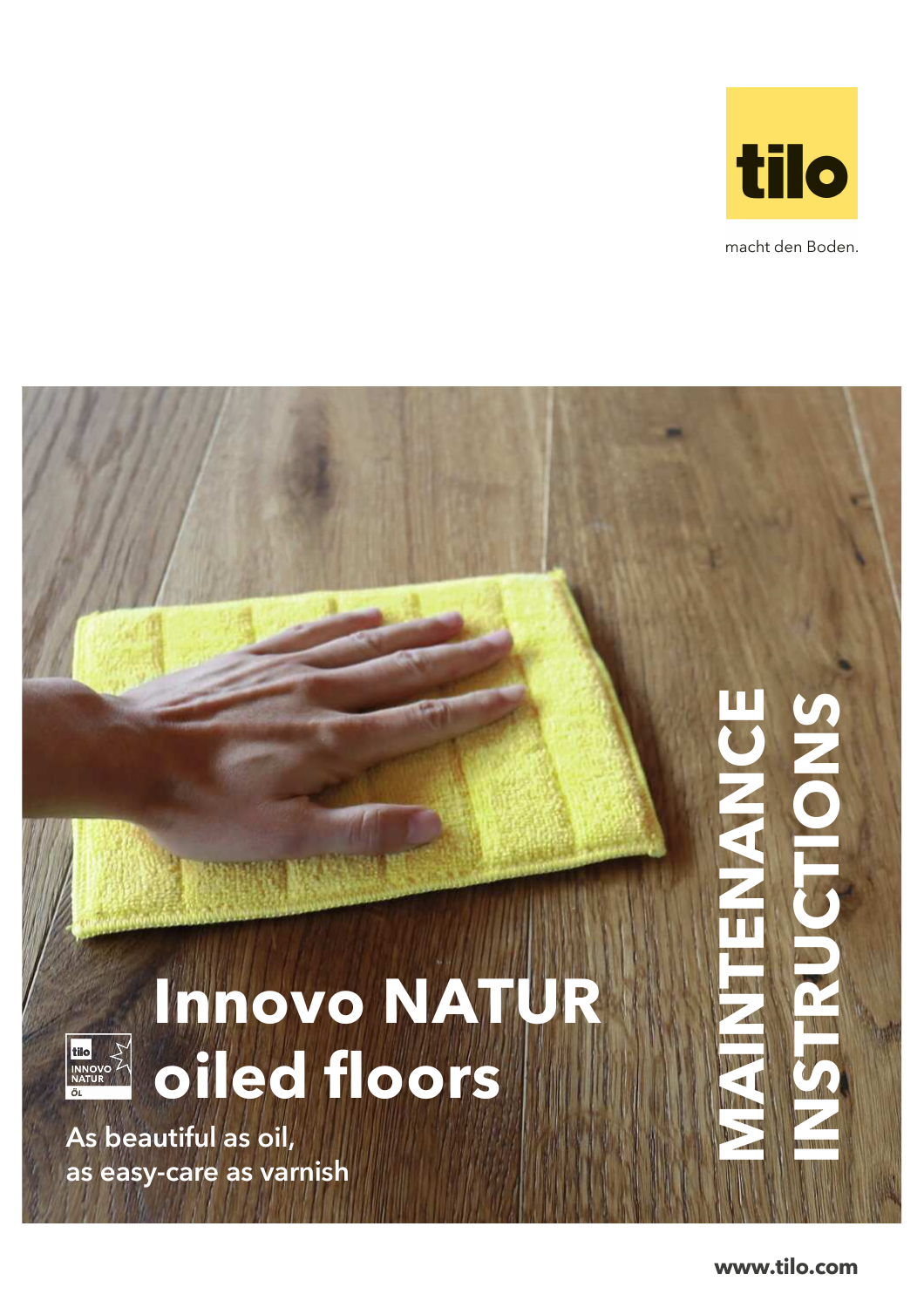### **Introduction**

Thank you for choosing high-quality flooring products from tilo. These cleaning and care instructions provide important information and tips for maintaining the flawless appearance and longevity of your floor.

All tilo cleaning and care products are specially adapted for the requirements of the relevant floor or surface to ensure they provide the finest cleaning and care results. For this reason, the cleaning and care products are divided up according to the relevant surface.

By adhering to the following cleaning and care instructions you will increase the longevity of your tilo floor, allowing you to enjoy your high-quality floor for many years to come.

### **General remarks**

Regular and appropriate cleaning and care is important for hygiene reasons and is also an important factor in retaining the value of the floor. Cleaning and care are described below. Each of them forms a working step in its own right. Cleaning removes dirt, whilst care restores the condition of the product or improves the surface.

#### **General note**

Wooden floors as well as products incorporating wood materials must never be damp or even wet for long periods of time, as they can swell or warp. For that reason, they should only be cleaned when damp. Cleaning systems using water at high pressures or steam are unsuitable.

#### **Do not use any unsuitable cleaning products: :**

Unsuitable cleaning products can cause damage to the surface. The use of unsuitable cleaning materials, such as vinegar-based cleaners, washing-up liquid, solvents, or highly-concentrated or strongly alkaline cleaning materials, among others, may cause the floor to become damaged due to excessive expansion or the debonding of flooring elements. It is difficult to keep track of the high quantity of alkalis and other ingredients in cleaning products. For this reason, only use the appropriate cleaning and care products from tilo.

For any details regarding mixing ratio and application as well as instructions relating to the cleaning and care products, please refer to the information on the bottle labels.

All equipment must be tested for suitability, in particular vacuum cleaners and their floor attachment or other cleaning devices.

Avoid cleaning cloths that are not lint free. Microfibre cloths and pads appropriate for floors have generally been found suitable if used wet.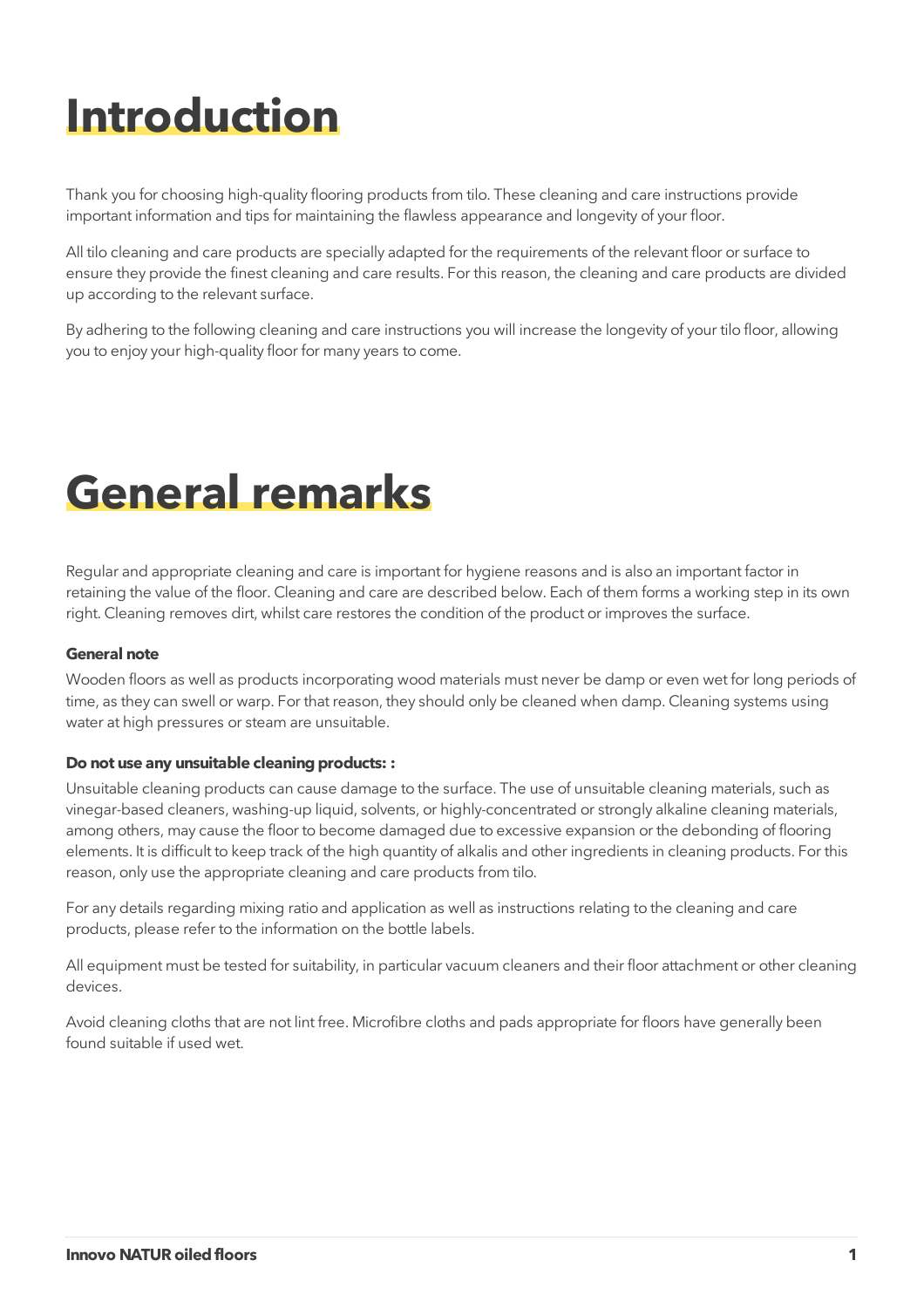# **Tips for keeping flooring at its best**

To keep your tilo floor looking good for years to come, it is important to remember a few things. The following tips are easy to follow and help to avoid unnecessary damage.

In general, regular and professional care helps to protect the floor surface. The more stress the floor is placed under, or the rougher the surface, the more often the care process should be carried out.

Oiled surfaces will deteriorate if not cared for regularly. As soon as the first signs of wear and tear begin to appear, care products should be applied.

Avoid putting your tilo floor under excessive stress. For example, attach felt pads to the feet of furniture. Use suitable casters for swivel chairs and place mats underneath them. Place doormats in front of and behind the entry door in order to provide protection against dust, sand and other abrasive contaminants.

When covering the floor (e.g. while painting) do not use any unsuitable adhesive tapes. Certain types of adhesive tape may damage the surface. Adhesive tapes should be removed immediately afterwards.

An air humidity of between 40 % and 60 % will ensure the correct indoor climate. Not only is this good for the health and wellbeing of humans, but it is also ideal for tilo floors. During the heating period in winter, the air humidity will often fall below that level. This may then cause gaps to be formed in the flooring. Prevent the air from becoming too dry by using air humidifiers and by placing indoor plants in the room.

### **Cleaning and care**

It is the task of the installer to hand over the floor in swept-clean condition. Any cleaning required as a result of laying must not affect the condition of the surface that existed when the product left the factory. If it does, it is the duty of the installer to return the surface to its post-factory condition.

### **Care recommendation:**

All tilo floors are suitable for residential use upon delivery and are therefore able to withstand ordinary use. tilo QUICK CARE is recommended in order to protect the joints and to provide lasting protection for the floor.

In heavily-used areas and/or if a high degree of cleaning is needed in commercial or residential premises, tilo INTENSIVE CARE is absolutely essential. If in doubt, please seek professional advice.

If care is not expressly provided as part of the fitting, it will need to be carried out by the customer. Only apply care products to floors that have been cleaned to prevent dirt being worked into the floor.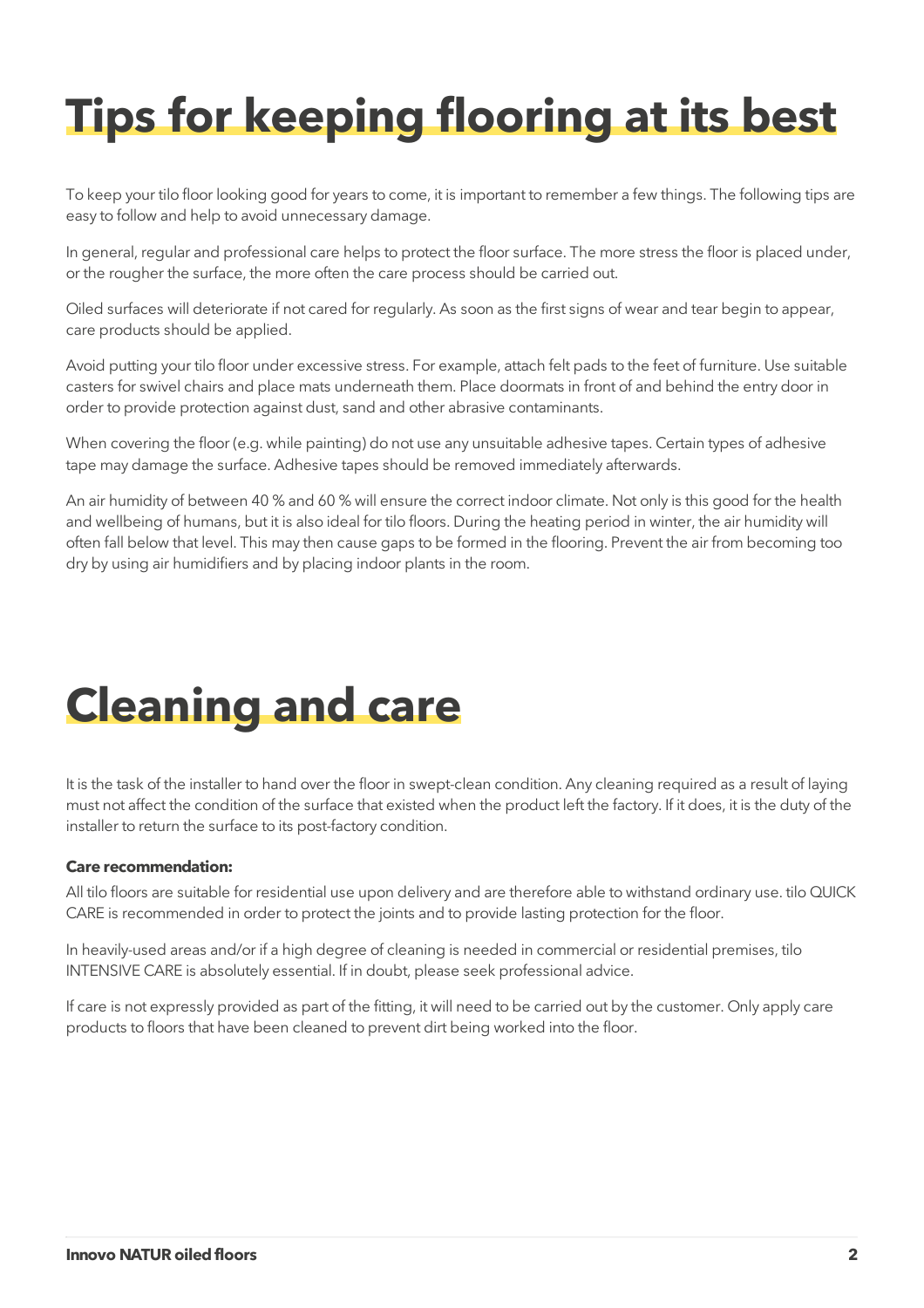### **Wiper**

Cleaning: Use a wiper with a microfibre cloth or pad appropriate for floors to apply the cleaning products. We recommend Microfibre pad Blue for this purpose.

Care: Microfibre pad Blue is suitable for the care of oiled floors as well. To achieve a professional result when caring for lacquered floors, we recommend Microfibre pad Yellow.

You can wash Microfibre pad Blue/Yellow in a washing machine at 60 °C and reuse it next time. After use for intensive care, however, the Microfibre pad Blue must be soaked in water, dried in fresh air and then discarded in residual waste.

### **Instructions for cleaning and care of Innovo NATUR oiled floors**

For light soiling (loose dust etc.): Remove dirt by sweeping or vacuuming.

For normal soiling: Remove dirt by sweeping or vacuuming, then clean while damp using tilo SOAP CLEANER for oiled and varnished floor.

After cleaning, apply tilo QUICK CARE for oiled and varnished floor.

#### **Instructions for intensive cleaning and intensive care of Innovo NATUR oiled floors**

Intensive care should only be carried out when the normal cleaning process no longer achieves the desired effect. However, intensive cleaning and care are recommended for heavy soiling or treated surfaces that are already worn.

For heavy soiling (grease spots, grey scaling, etc.): Remove dirt by sweeping or vacuuming, then clean while damp using tilo INTENSIVE CLEANER for oiled and varnished floor.

In order to restore the maintenance film on the surface, intensive care is absolutely essential after every intensive cleaning. We recommend using tilo MATT INTENSIVE CARE for oiled floor for all Innovo NATUR oiled floors, in case of floors with white pigment content tilo MATT WHITE INTENSIVE CARE .